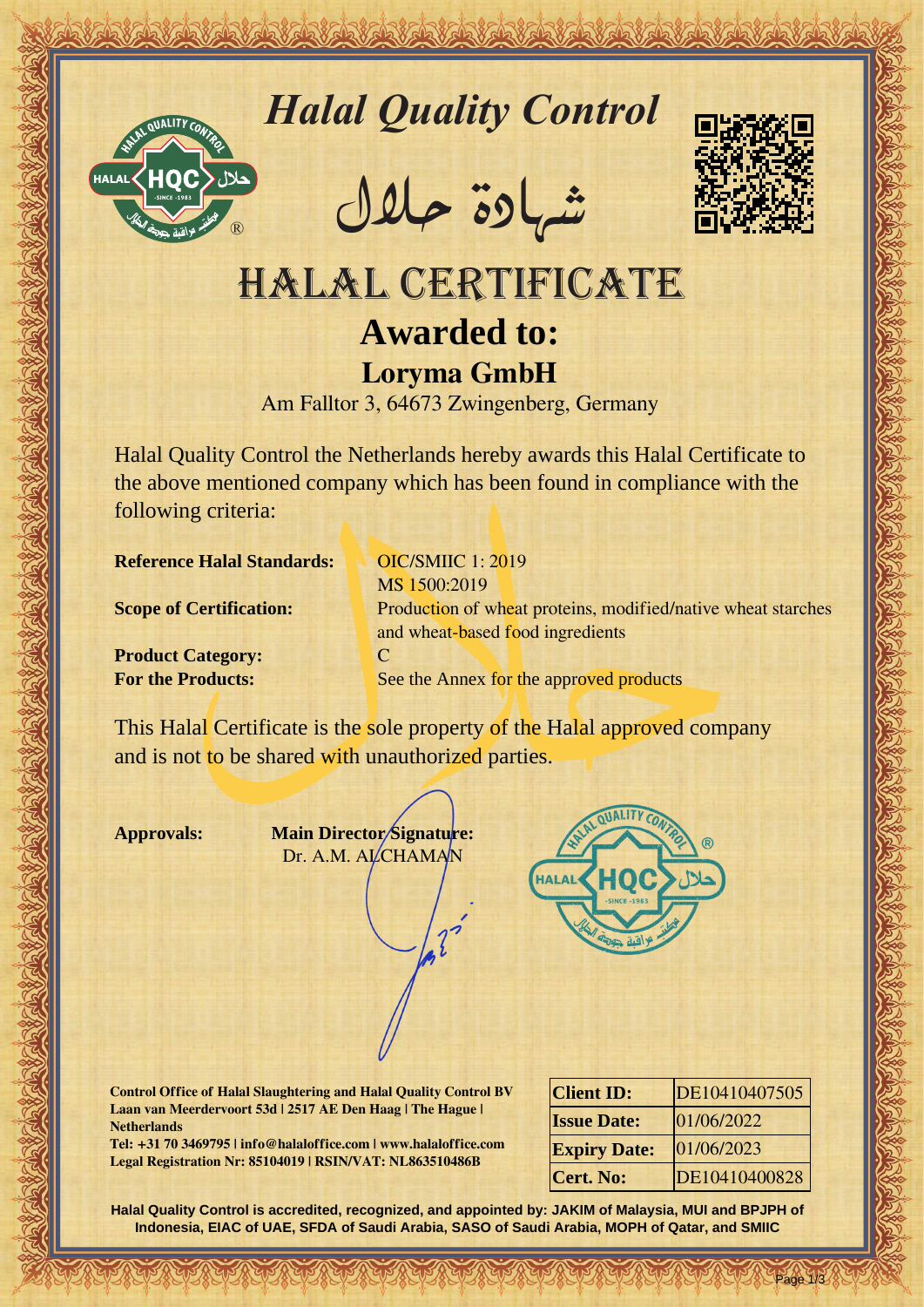





*In the Name of Allah, the Most Gracious, the Most Merciful*

#### **Control Office of Halal Slaughtering Halal Quality Control**

مكتب مراقبة الذبم صسب الشريعة الإسلامية مكتب مراقبة جودة المال

#### **Annex to Halal Certificate: DE10410400828**

Halal Quality Control confirms that the below mentioned items fully meet the Halal Requirements criteria of the Halal Standards to which it is applied for:

| Nr                      | <b>Product name</b>           |
|-------------------------|-------------------------------|
| $\,1\,$                 | <b>Gluten Mix</b>             |
| $ 2\rangle$             | Lory <sup>®</sup> Bake        |
| $ 3\rangle$             | Lory <sup>®</sup> Bat         |
| $\vert 4$               | Lory <sup>®</sup> Bind        |
| $\overline{\mathbf{5}}$ | Lory <sup>®</sup> Bread       |
| 6                       | Lory <sup>®</sup> Col         |
| 7                       | Lory <sup>®</sup> Com         |
| 8                       | Lory <sup>®</sup> Crisp       |
| $\vert 9 \vert$         | Lory <sup>®</sup> Crumb       |
| 10                      | Lory <sup>®</sup> Dust        |
| 11                      | Lory <sup>®</sup> Em          |
| 12                      | Lory <sup>®</sup> Fix         |
| 13                      | Lory <sup>®</sup> Inject      |
| 14                      | Lory <sup>®</sup> IsoCrisp    |
| 15                      | Lory <sup>®</sup> Lo          |
| 16                      | Lory <sup>®</sup> MW          |
| 17                      | Lory <sup>®</sup> Pre         |
| 18                      | Lory <sup>®</sup> Protein     |
| 19                      | Lory <sup>®</sup> Spice       |
| 20                      | Lory <sup>®</sup> Stab        |
| 21                      | Lory <sup>®</sup> Starch      |
| 22                      | Lory <sup>®</sup> Tex         |
| 23                      | Lory <sup>®</sup> TMP         |
| 24                      | Pudinga-Cremepulver gefärbt   |
| 25                      | Pudinga-Cremepulver ungefärbt |

Laan van Meerdervoort 53d, 2517 AE The Hague, The Netherlands Tel: +31 70 3469795, E-Mail: info@halaloffice.com Web: www.halaloffice.com KVK: 27115666 BTW: NL804875777B01